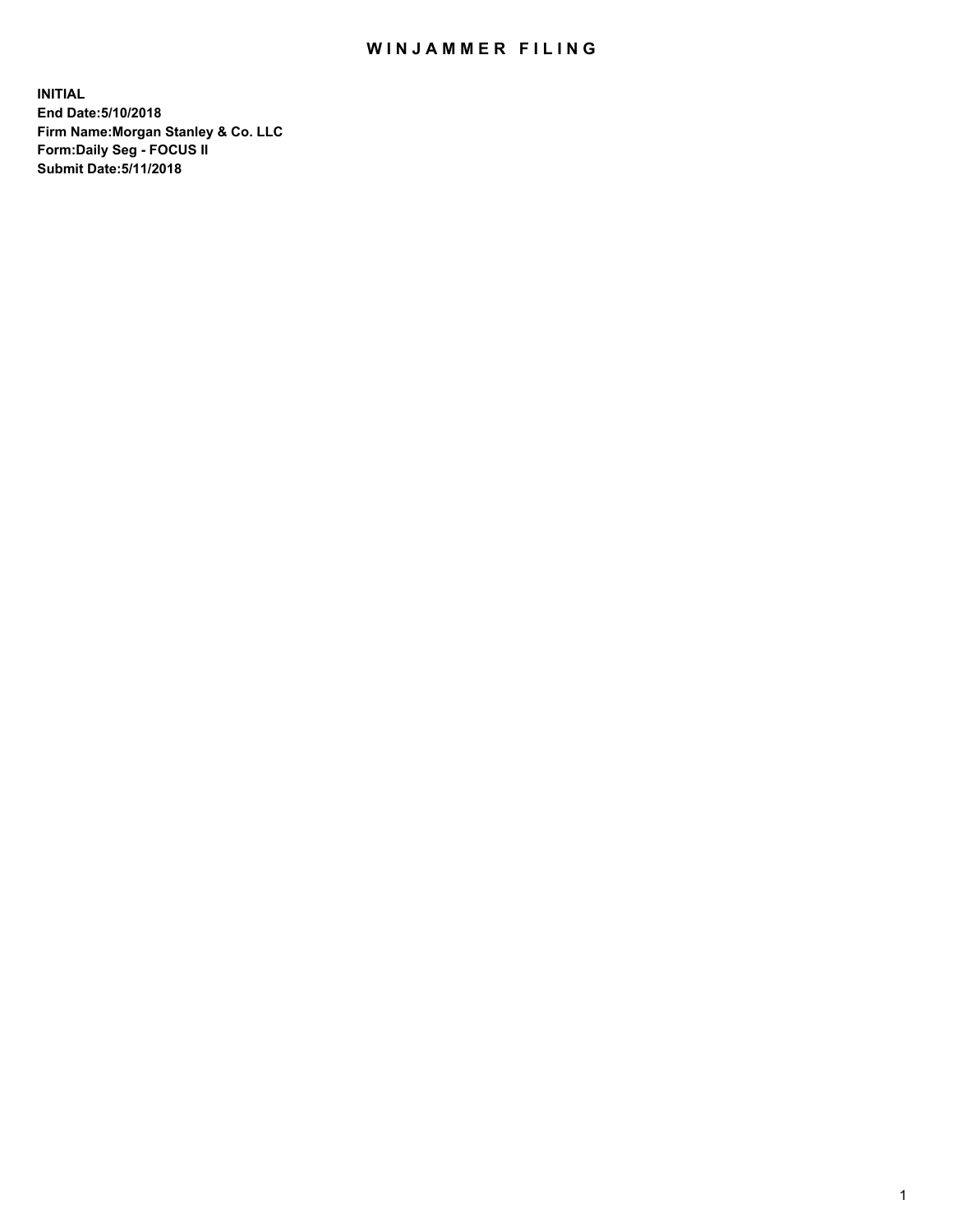## **INITIAL End Date:5/10/2018 Firm Name:Morgan Stanley & Co. LLC Form:Daily Seg - FOCUS II Submit Date:5/11/2018 Daily Segregation - Cover Page**

| Name of Company<br><b>Contact Name</b><br><b>Contact Phone Number</b><br><b>Contact Email Address</b>                                                                                                                                                                                                                          | Morgan Stanley & Co. LLC<br><b>Ikram Shah</b><br>212-276-0963<br>Ikram.shah@morganstanley.com |
|--------------------------------------------------------------------------------------------------------------------------------------------------------------------------------------------------------------------------------------------------------------------------------------------------------------------------------|-----------------------------------------------------------------------------------------------|
| FCM's Customer Segregated Funds Residual Interest Target (choose one):<br>a. Minimum dollar amount: ; or<br>b. Minimum percentage of customer segregated funds required:%; or<br>c. Dollar amount range between: and; or<br>d. Percentage range of customer segregated funds required between: % and %.                        | 280,000,000<br><u>0</u><br>0 <sub>0</sub><br>0 <sub>0</sub>                                   |
| FCM's Customer Secured Amount Funds Residual Interest Target (choose one):<br>a. Minimum dollar amount: ; or<br>b. Minimum percentage of customer secured funds required:%; or<br>c. Dollar amount range between: and; or<br>d. Percentage range of customer secured funds required between: % and %.                          | 140,000,000<br>0 <sub>0</sub><br>0 <sub>0</sub>                                               |
| FCM's Cleared Swaps Customer Collateral Residual Interest Target (choose one):<br>a. Minimum dollar amount: ; or<br>b. Minimum percentage of cleared swaps customer collateral required:% ; or<br>c. Dollar amount range between: and; or<br>d. Percentage range of cleared swaps customer collateral required between:% and%. | 92,000,000<br>0 <sub>0</sub><br>0 <sub>0</sub>                                                |

Attach supporting documents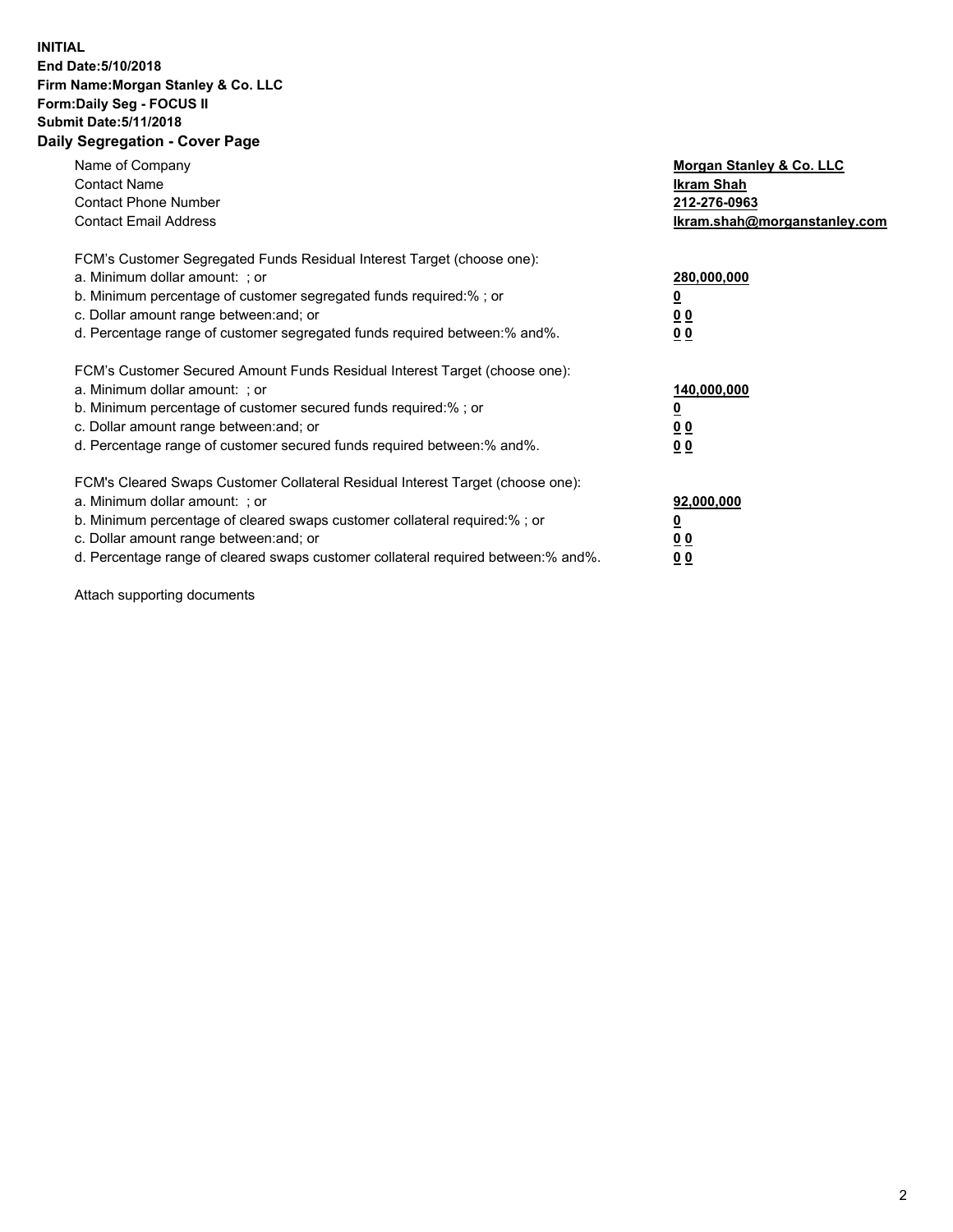## **INITIAL End Date:5/10/2018 Firm Name:Morgan Stanley & Co. LLC Form:Daily Seg - FOCUS II Submit Date:5/11/2018 Daily Segregation - Secured Amounts**

Foreign Futures and Foreign Options Secured Amounts Amount required to be set aside pursuant to law, rule or regulation of a foreign government or a rule of a self-regulatory organization authorized thereunder

- 1. Net ledger balance Foreign Futures and Foreign Option Trading All Customers A. Cash **3,055,586,356** [7315]
	- B. Securities (at market) **2,129,835,976** [7317]
- 2. Net unrealized profit (loss) in open futures contracts traded on a foreign board of trade **511,408,372** [7325]
- 3. Exchange traded options
	- a. Market value of open option contracts purchased on a foreign board of trade **21,688,192** [7335]
	- b. Market value of open contracts granted (sold) on a foreign board of trade **-22,276,398** [7337]
- 4. Net equity (deficit) (add lines 1. 2. and 3.) **5,696,242,498** [7345]
- 5. Account liquidating to a deficit and account with a debit balances gross amount **25,723,874** [7351] Less: amount offset by customer owned securities **-24,329,563** [7352] **1,394,311**
- 6. Amount required to be set aside as the secured amount Net Liquidating Equity Method (add lines 4 and 5)
- 7. Greater of amount required to be set aside pursuant to foreign jurisdiction (above) or line 6.

## FUNDS DEPOSITED IN SEPARATE REGULATION 30.7 ACCOUNTS

- 1. Cash in banks
	- A. Banks located in the United States **206,395,554** [7500]
	- B. Other banks qualified under Regulation 30.7 **974,458,003** [7520] **1,180,853,557**
- 2. Securities
	- A. In safekeeping with banks located in the United States **276,778,756** [7540]
	- B. In safekeeping with other banks qualified under Regulation 30.7 **0** [7560] **276,778,756** [7570]
- 3. Equities with registered futures commission merchants
	-
	-
	- C. Unrealized gain (loss) on open futures contracts **933,638** [7600]
	- D. Value of long option contracts **0** [7610]
- E. Value of short option contracts **0** [7615] **6,548,451** [7620]
- 4. Amounts held by clearing organizations of foreign boards of trade
	-
	-
	- C. Amount due to (from) clearing organization daily variation **0** [7660]
	- D. Value of long option contracts **0** [7670]
	- E. Value of short option contracts **0** [7675] **0** [7680]
- 5. Amounts held by members of foreign boards of trade
	-
	-
	- C. Unrealized gain (loss) on open futures contracts **510,474,734** [7720]
	- D. Value of long option contracts **21,688,192** [7730]
	- E. Value of short option contracts **-22,276,398** [7735] **4,426,032,411**
- 6. Amounts with other depositories designated by a foreign board of trade **0** [7760]
- 7. Segregated funds on hand **0** [7765]
- 8. Total funds in separate section 30.7 accounts **5,890,213,175** [7770]
- 9. Excess (deficiency) Set Aside for Secured Amount (subtract line 7 Secured Statement Page 1 from Line 8)
- 10. Management Target Amount for Excess funds in separate section 30.7 accounts **140,000,000** [7780]
- 11. Excess (deficiency) funds in separate 30.7 accounts over (under) Management Target **52,576,366** [7785]

**0** [7305]

[7354] **5,697,636,809** [7355]

**5,697,636,809** [7360]

[7530]

 A. Cash **5,614,813** [7580] B. Securities **0** [7590]

 A. Cash **0** [7640] B. Securities **0** [7650]

 A. Cash **2,063,088,663** [7700] B. Securities **1,853,057,220** [7710] [7740] **192,576,366** [7380]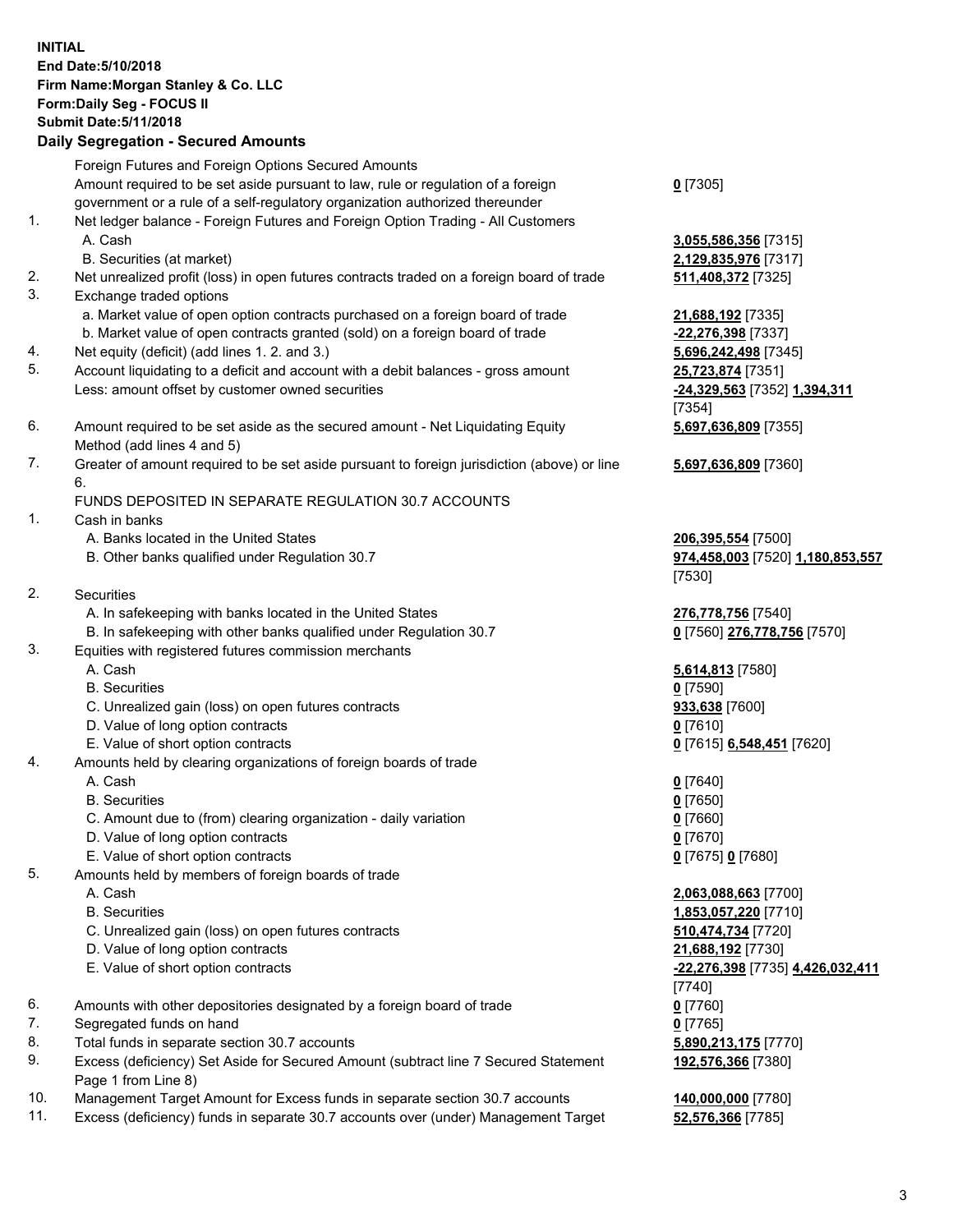**INITIAL End Date:5/10/2018 Firm Name:Morgan Stanley & Co. LLC Form:Daily Seg - FOCUS II Submit Date:5/11/2018 Daily Segregation - Segregation Statement** SEGREGATION REQUIREMENTS(Section 4d(2) of the CEAct) 1. Net ledger balance A. Cash **9,977,627,278** [7010] B. Securities (at market) **5,256,569,715** [7020] 2. Net unrealized profit (loss) in open futures contracts traded on a contract market **742,673,342** [7030] 3. Exchange traded options A. Add market value of open option contracts purchased on a contract market **445,981,003** [7032] B. Deduct market value of open option contracts granted (sold) on a contract market **-659,187,649** [7033] 4. Net equity (deficit) (add lines 1, 2 and 3) **15,763,663,689** [7040] 5. Accounts liquidating to a deficit and accounts with debit balances - gross amount **236,537,676** [7045] Less: amount offset by customer securities **-232,973,526** [7047] **3,564,150** [7050] 6. Amount required to be segregated (add lines 4 and 5) **15,767,227,839** [7060] FUNDS IN SEGREGATED ACCOUNTS 7. Deposited in segregated funds bank accounts A. Cash **4,728,859,428** [7070] B. Securities representing investments of customers' funds (at market) **0** [7080] C. Securities held for particular customers or option customers in lieu of cash (at market) **1,069,403,372** [7090] 8. Margins on deposit with derivatives clearing organizations of contract markets A. Cash **6,196,497,901** [7100] B. Securities representing investments of customers' funds (at market) **0** [7110] C. Securities held for particular customers or option customers in lieu of cash (at market) **4,187,166,343** [7120] 9. Net settlement from (to) derivatives clearing organizations of contract markets **125,673,699** [7130] 10. Exchange traded options A. Value of open long option contracts **445,981,003** [7132] B. Value of open short option contracts **-659,187,649** [7133] 11. Net equities with other FCMs A. Net liquidating equity **4,758,640** [7140] B. Securities representing investments of customers' funds (at market) **0** [7160] C. Securities held for particular customers or option customers in lieu of cash (at market) **0** [7170] 12. Segregated funds on hand **0** [7150] 13. Total amount in segregation (add lines 7 through 12) **16,099,152,737** [7180] 14. Excess (deficiency) funds in segregation (subtract line 6 from line 13) **331,924,898** [7190]

- 15. Management Target Amount for Excess funds in segregation **280,000,000** [7194]
- 16. Excess (deficiency) funds in segregation over (under) Management Target Amount Excess

**51,924,898** [7198]